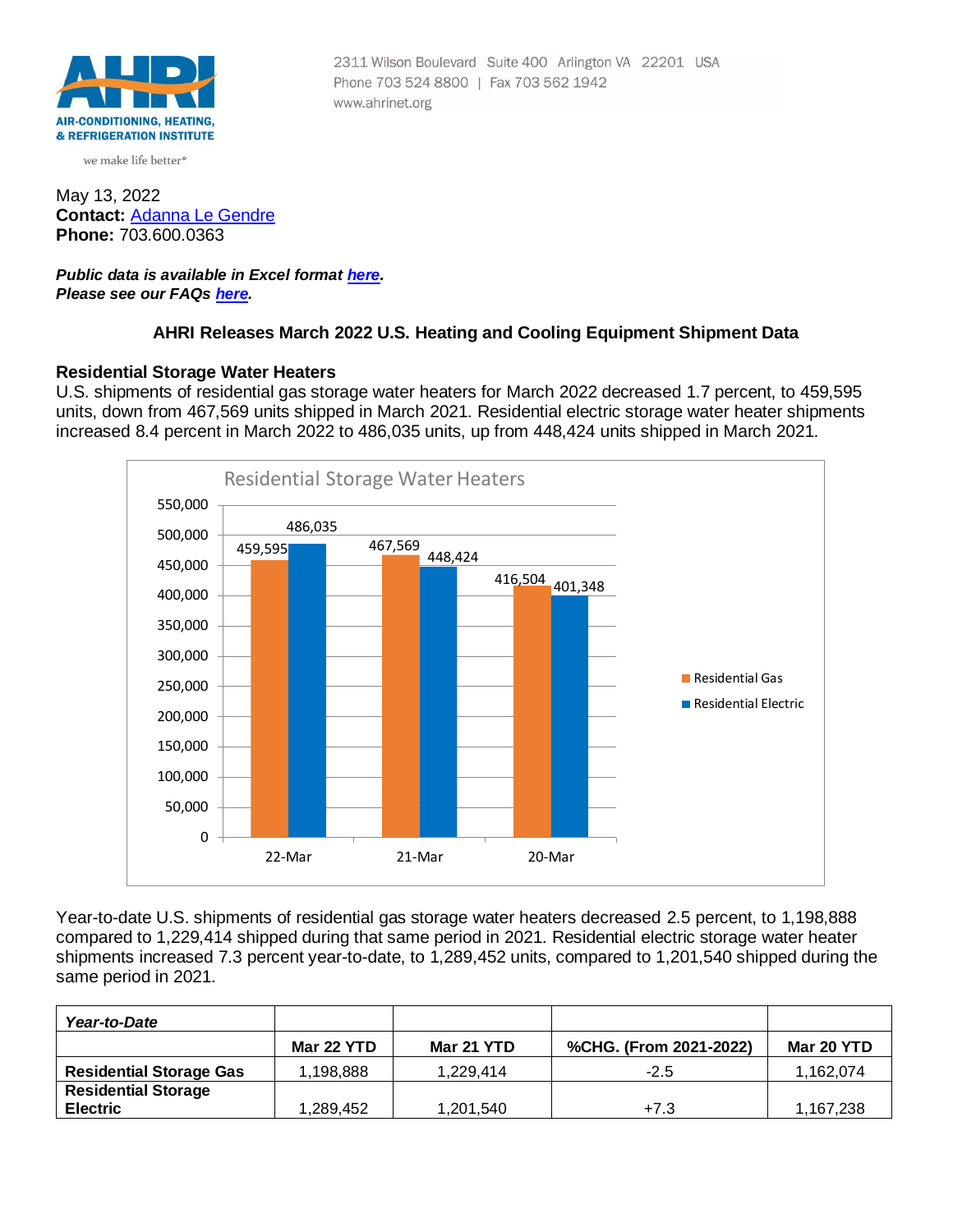# **Commercial Storage Water Heaters**

Commercial gas storage water heater shipments increased 3.7 percent in March 2022, to 9,906 units, up from 9,553 units shipped in March 2021. Commercial electric storage water heater shipments decreased 21.9 percent in March 2022, to 11,195 units, down from 14,338 units shipped in March 2021.



Year-to-date U.S. shipments of commercial gas storage water heaters decreased 8.7 percent, to 21,351 units, compared with 23,380 units shipped during the same period in 2021. Year-to-date commercial electric storage water heater shipments decreased 32.2 percent, to 24,983 units, down from 36,859 units shipped during the same period in 2021.

| Year-to-Date                       |            |            |                        |            |
|------------------------------------|------------|------------|------------------------|------------|
|                                    | Mar 22 YTD | Mar 21 YTD | %CHG. (From 2021-2022) | Mar 20 YTD |
| <b>Commercial Storage Gas</b>      | 21.351     | 23,380     | $-8.7$                 | 22.854     |
| <b>Commercial Storage Electric</b> | 24.983     | 36,859     | $-32.2$                | 39,365     |

## **Warm Air Furnaces**

U.S. shipments of gas warm air furnaces for March 2022 decreased 3.0 percent, to 361,910 units, down from 372,985 units shipped in March 2021. Oil warm air furnace shipments decreased 28.9 percent, to 2,290 units in March 2022, down from 3,222 units shipped in March 2021.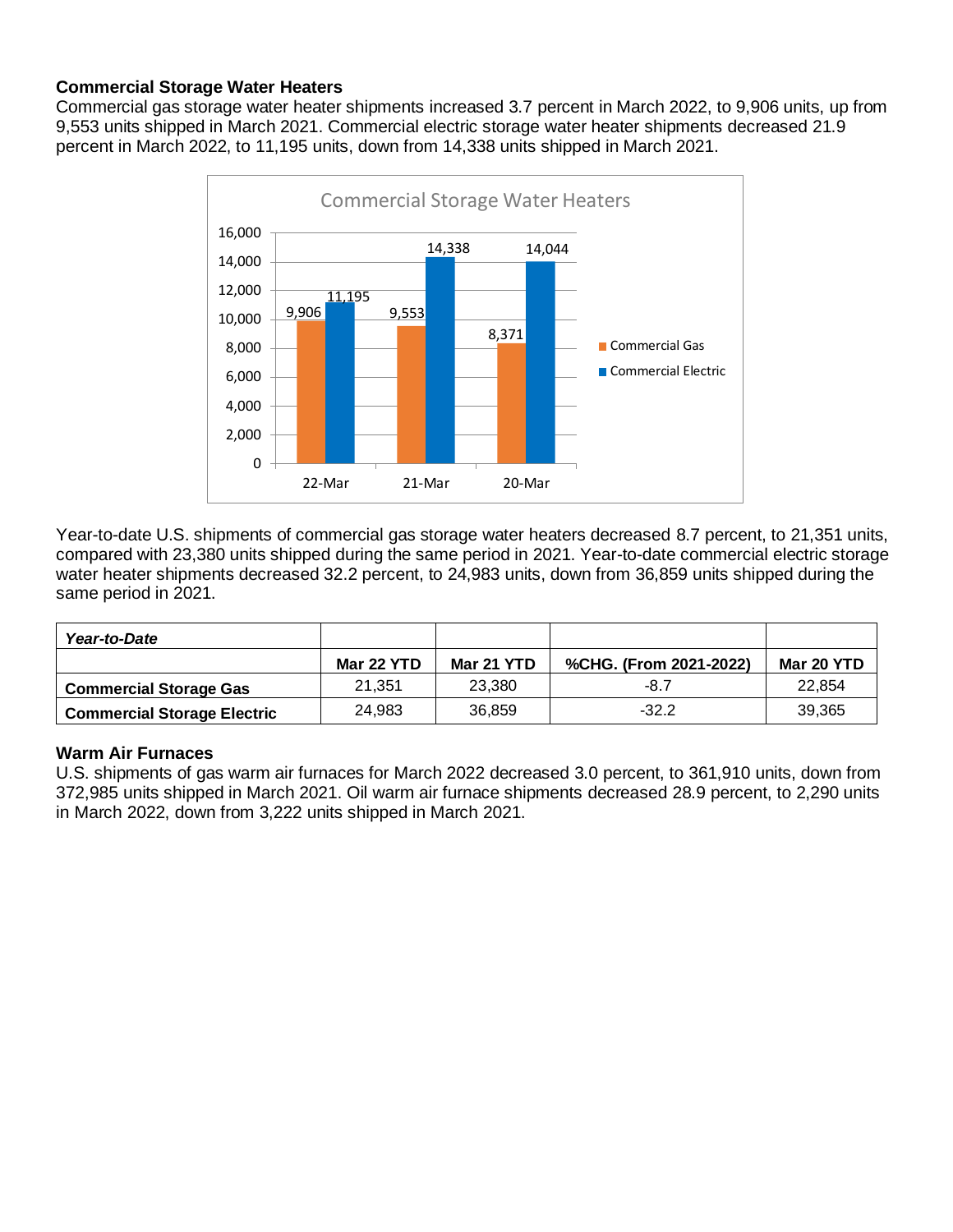

Year-to-date U.S. shipments of gas warm air furnaces decreased 6.5 percent, to 964,540 units, compared with 1,031,736 units shipped during the same period in 2021. Year-to-date U.S. shipments of oil warm air furnaces decreased 14.4 percent, to 8,029 units, compared with 9,382 units shipped during the same period in 2021.

| Year-to-Date                           |            |            |                            |            |
|----------------------------------------|------------|------------|----------------------------|------------|
|                                        | Mar 22 YTD | Mar 21 YTD | %CHG. (From 2021-<br>2022) | Mar 20 YTD |
| <b>Gas Warm Air</b><br><b>Furnaces</b> | 964.540    | 1,031,736  | $-6.5$                     | 675.250    |
| Oil Warm Air Furnaces                  | 8,029      | 9.382      | $-14.4$                    | 6.792      |

## **Central Air Conditioners and Air-Source Heat Pumps**

U.S. shipments of central air conditioners and air-source heat pumps totaled 945,983 units in March 2022, up 2.3 percent from 925,031 units shipped in March 2021. U.S. shipments of air conditioners increased 1.1 percent, to 583,253 units, up from 576,646 units shipped in March 2021. U.S. shipments of air-source heat pumps increased 4.1 percent, to 362,730 units, up from 348,385 units shipped in March 2021.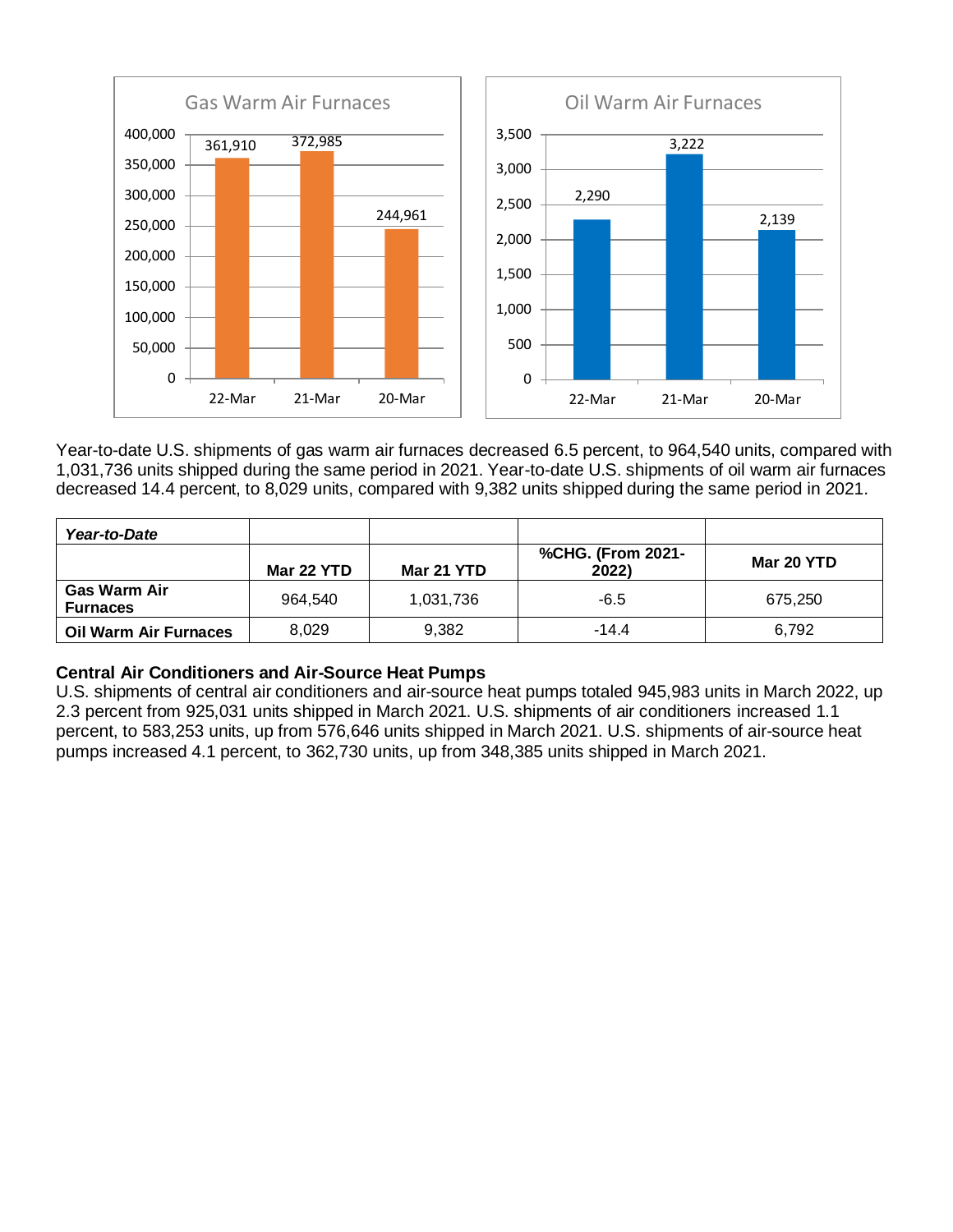

Year-to-date combined shipments of central air conditioners and air-source heat pumps increased 8.2 percent, to 2,434,073 units, up from 2,248,729 units shipped during the same period in 2021. Year-to-date shipments of central air conditioners increased 6.7 percent, to 1,439,381 units, up from 1,348,522 units shipped during the same period in 2021. The year-to-date total for heat pump shipments increased 10.5 percent, to 994,692, up from 900,207 units shipped during the same period in 2021.

| Year-to-Date                                           |            |            |                        |                             |
|--------------------------------------------------------|------------|------------|------------------------|-----------------------------|
|                                                        | Mar 22 YTD | Mar 21 YTD | %CHG. (From 2021-2022) | <b>Mar 20</b><br><b>YTD</b> |
| Air Conditioners & Heat Pumps Combined<br><b>Total</b> | 2,434,073  | 2,248,729  | $+8.2$                 | 1,950,971                   |
| <b>Air Conditioners Only</b>                           | 1,439,381  | 1,348,522  | $+6.7$                 | 1,181,000                   |
| <b>Heat Pumps Only</b>                                 | 994,692    | 900,207    | $+10.5$                | 769,971                     |